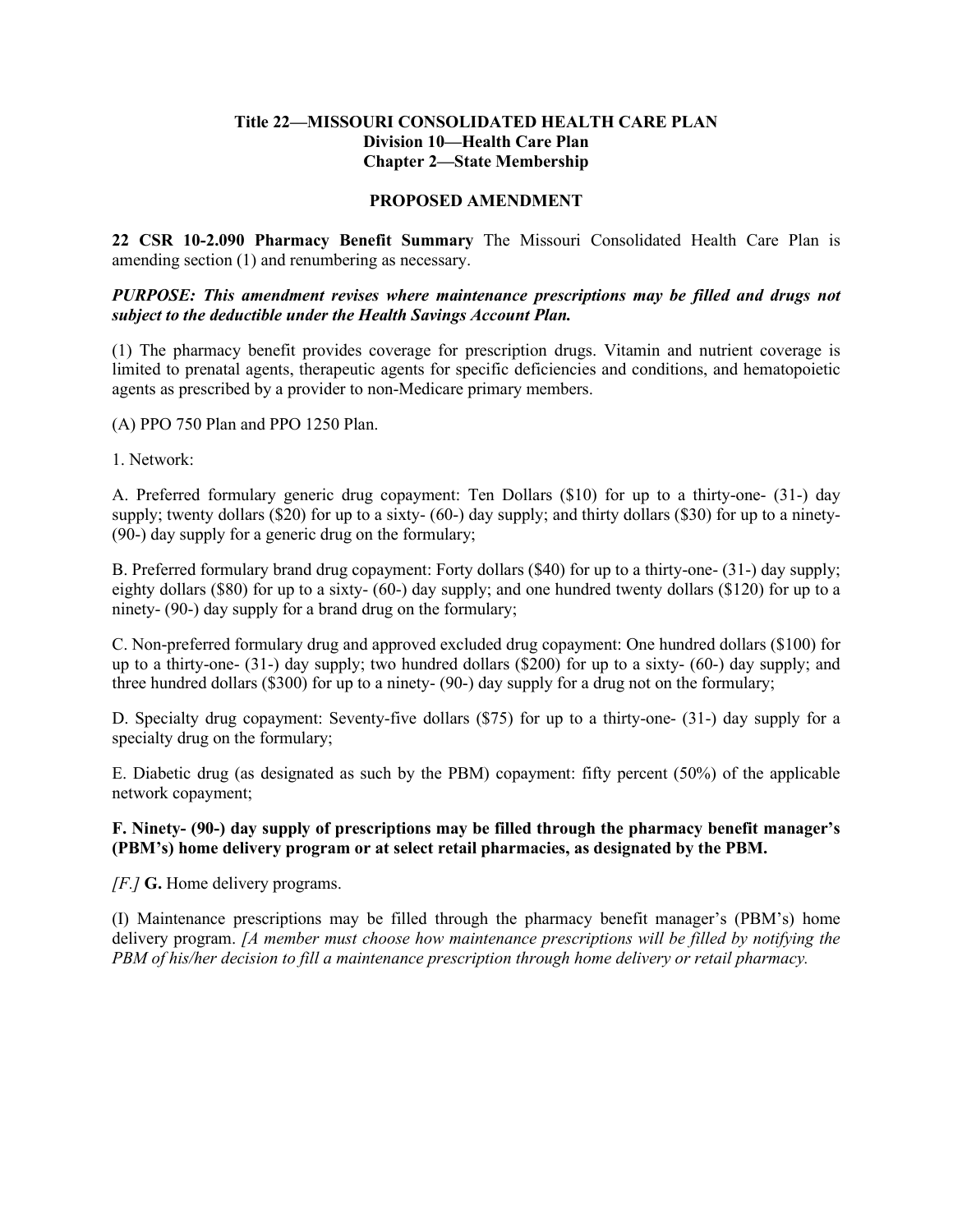*(a) If the member chooses to fill his/her maintenance prescription at a retail pharmacy and the member does not notify the PBM of his/her decision, the first two (2) maintenance prescription orders may be filled by the retail pharmacy. After the first two (2) orders are filled at the retail pharmacy, the member must notify the PBM of his/her decision to continue to fill the maintenance prescription at the retail pharmacy. If a member does not make a decision after the first two (2) orders are filled at the retail pharmacy, s/he will be charged the full discounted cost of the drug until the PBM has been notified of the decision and the amount charged will not apply to the out-of-pocket maximum.*

*(b) Once a member makes his/her delivery decision, the member can modify the decision by contacting the PBM.]*

(II) Specialty drugs are covered only through the specialty home delivery network for up to a thirty-one- (31-) day supply unless the PBM has determined that the specialty drug is eligible for up to a ninety- (90-) day supply. All specialty prescriptions must be filled through the PBM's specialty pharmacy, unless the prescription is identified by the PBM as emergent. The first fill of a specialty prescription identified to be emergent, may be filled through a retail pharmacy.

(a) Specialty split-fill program—The specialty split-fill program applies to select specialty drugs as determined by the PBM. For the first three (3) months, members will be shipped a fifteen- (15-) day supply and charged a prorated copayment. If the member is able to continue with the medication, the remaining supply will be shipped and the member will be charged the remaining portion of the copayment. Starting with the fourth month, an up to thirty-one- (31-) day supply will be shipped if the member continues on treatment.

(III) Prescriptions filled through home delivery programs have the following copayments:

(a) Preferred formulary generic drug copayments: Ten dollars (\$10) for up to a thirty-one- (31-) day supply; twenty dollars (\$20) for up to a sixty- (60-) day supply; and twenty-five dollars (\$25) for up to a ninety- (90-) day supply for a generic drug on the formulary;

(b) Preferred formulary brand drug copayments: Forty dollars (\$40) for up to a thirty-one- (31-) day supply; eighty dollars (\$80) for up to a sixty- (60-) day supply; and one hundred dollars (\$100) for up to a ninety- (90-) day supply for a brand drug on the formulary;

(c) Non-preferred formulary drug and approved excluded drug copayments: One hundred dollars (\$100) for up to a thirty-one-  $(31-)$  day supply; two hundred dollars  $(\$200)$  for up to a sixty-  $(60-)$  day supply; and two hundred fifty dollars (\$250) for up to a ninety- (90-) day supply for a drug not on the formulary;

(d) Specialty drug copayment: Seventy-five dollars (\$75) for up to a thirty-one- (31-) day supply; one hundred fifty (\$150) for up to sixty (60-) day supply; and two hundred twenty-five (\$225) for up to ninety- (90-) day supply for a specialty drug on the formulary;

*[G].***H.** Diabetic drug (as designated as such by the PBM) copayment: fifty percent (50%) of the applicable network copayment;

*[H.]***I.** Only one (1) copayment is charged if a combination of different manufactured dosage amounts must be dispensed in order to fill a prescribed single dosage amount;

*[I.]***J.** The copayment for a compound drug is based on the primary drug in the compound. The primary drug in a compound is the most expensive prescription drug in the mix. If any ingredient in the compound is excluded by the plan, the compound will be denied;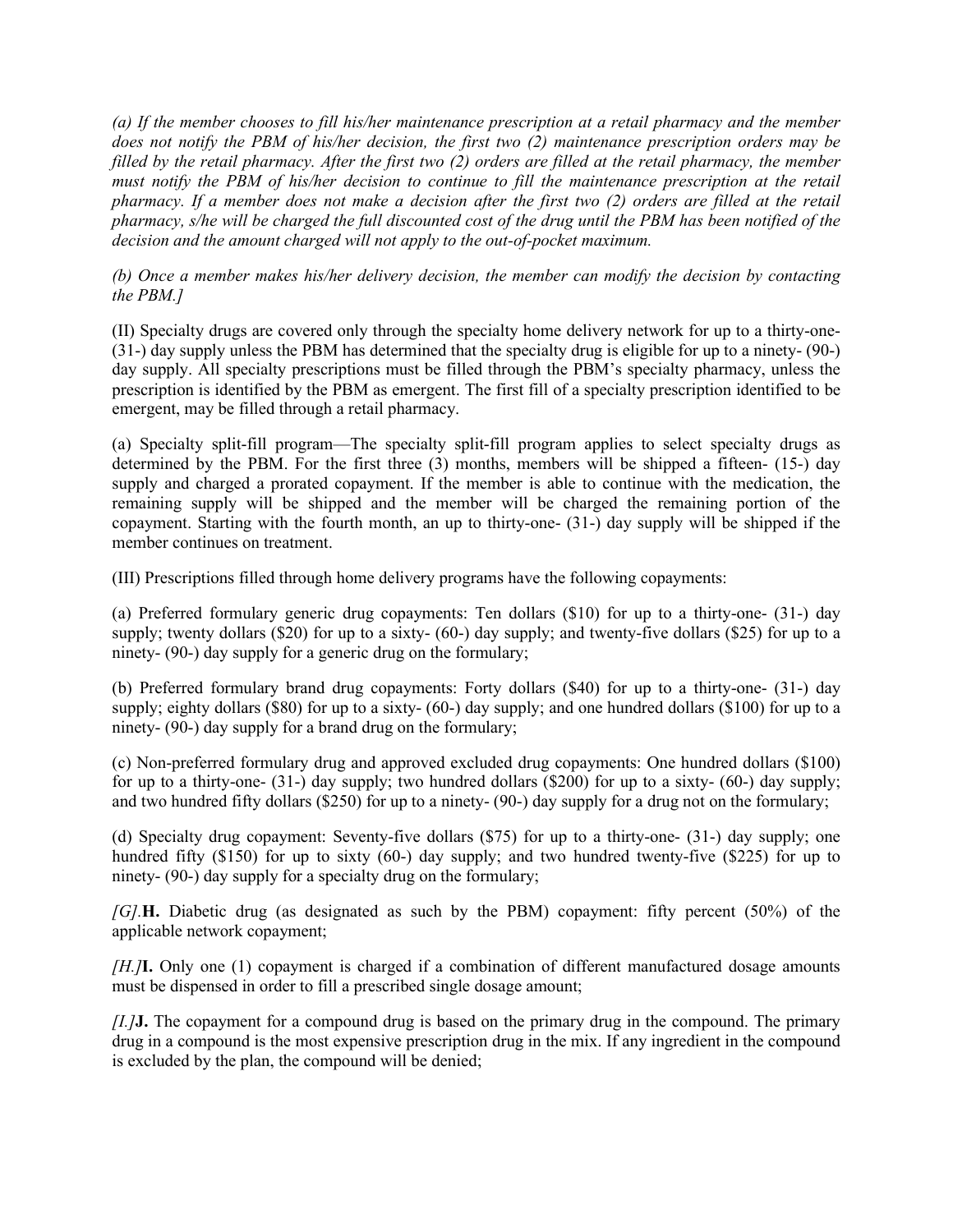*[J.]***K***.* If the copayment amount is more than the cost of the drug, the member is only responsible for the cost of the drug;

*[K.]***L.** If the physician allows for generic substitution and the member chooses a brand-name drug, the member is responsible for the generic copayment and the cost difference between the brand-name and generic drug which shall not apply to the out-of-pocket maximum;

*[L.]***M.** Preferred select brand drugs, as determined by the PBM: Ten dollars (\$10) for up to a thirty-one- (31-) day supply; twenty dollars (\$20) for up to a sixty- (60-) day supply; and twenty-five dollars (\$25) for up to a ninety- (90-) day supply; and

*[M.]***N.** Prescription drugs and prescribed over-the-counter drugs as recommended by the U.S. Preventive Services Task Force (categories A and B) and, for women, by the Health Resources and Services Administration are covered at one hundred percent (100%) when filled at a network pharmacy. The following are also covered at one hundred percent (100%) when filled at a network pharmacy:

(I) Vaccine recommended by the Advisory Committee on Immunization Practices of the Centers for Disease Control and Prevention;

(II) Prescribed preferred diabetic test strips and lancets; and

(III) One (1) preferred glucometer.

2. Non-network: If a member chooses to use a non-network pharmacy for non-specialty prescriptions, s/he will be required to pay the full cost of the prescription and then file a claim with the PBM. The PBM will reimburse the cost of the drug based on the network discounted amount as determined by the PBM, less the applicable network copayment.

3. Out-of-pocket maximum.

A. Network and non-network out-of-pocket maximums are separate.

B. The family out-of-pocket maximum is an aggregate of applicable charges received by all covered family members of the plan. Any combination of covered family member applicable charges may be used to meet the family out-of-pocket maximum. Applicable charges received by one (1) family member may only meet the individual out-of-pocket maximum amount.

C. Network individual—four thousand one hundred fifty -dollars (\$4,150).

D. Network family—eight thousand three hundred dollars (\$8,300).

E. Non-network—no maximum.

(B) Health Savings Account (HSA) Plan Prescription Drug Coverage. Medical and pharmacy expenses are combined to apply toward the appropriate network or non-network deductible and out-of-pocket maximum specified in 22 CSR 10-2.053.

1. Network:

A. Preferred formulary generic drug: Ten percent (10%) coinsurance up to fifty dollars (\$50) per thirtyone- (31-) day supply after deductible has been met for a generic drug on the formulary;

B. Preferred formulary brand drug: Twenty percent (20%) coinsurance up to one hundred dollars (\$100) per thirty-one- (31-) day supply after deductible has been met for a brand drug on the formulary;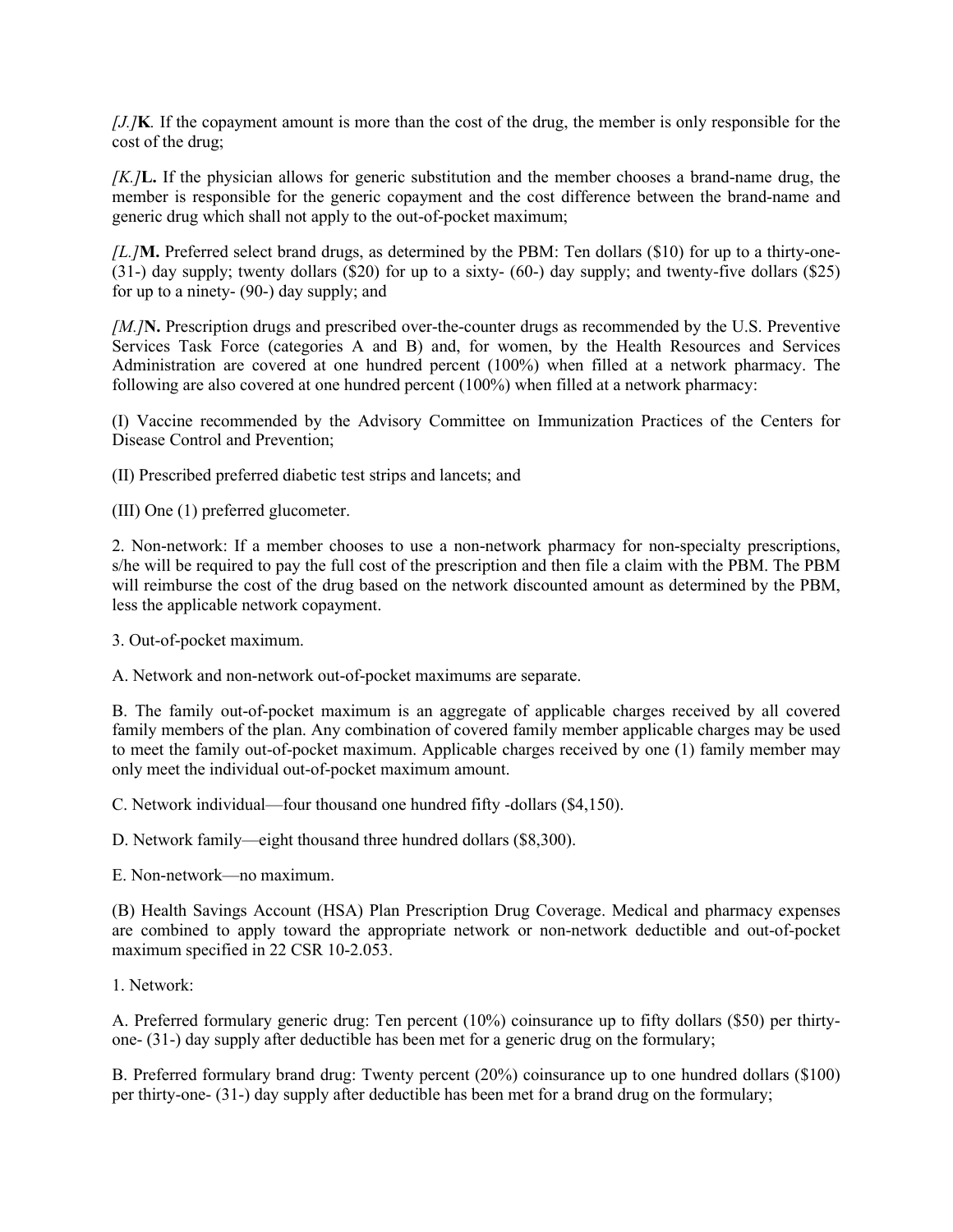C. Non-preferred formulary drug and approved excluded drug: Forty percent (40%) coinsurance after deductible has been met;

D. Diabetic drug (as designated as such by the PBM) coinsurance: fifty percent (50%) of the applicable network coinsurance *[after deductible has been met]*, not to exceed:

(I) Twenty-five dollars (\$25) per thirty-one- (31-) day supply for generic drugs;

(II) Fifty dollars (\$50) per thirty-one- (31-) day supply for preferred formulary brand drug; and

(III) One hundred dollars (\$100) per thirty-one- (31-) day supply for non-preferred formulary drug;

# **E. Ninety- (90-) day supply of prescriptions may be filled through the pharmacy benefit manager's (PBM's) home delivery program or at select retail pharmacies, as designated by the PBM.**

*[E.]***F.** Home delivery programs*.*

(I) Maintenance prescriptions may be filled through the PBM's home delivery program. *[A member must choose how maintenance prescriptions will be filled by notifying the PBM of his/her decision to fill a maintenance prescription through home delivery or retail pharmacy.*

*(a) If the member chooses to fill his/her maintenance prescription at a retail pharmacy and the member does not notify the PBM of his/her decision, the first two (2) maintenance prescription orders may be filled by the retail pharmacy. After the first two (2) orders are filled at the retail pharmacy, the member must notify the PBM of his/her decision to continue to fill the maintenance prescription at the retail pharmacy. If a member does not make a decision after the first two (2) orders are filled at the retail pharmacy, s/he will be charged the full discounted cost of the drug until the PBM has been notified of the decision.*

*(b) Once a member makes his/her delivery decision, the member can modify the decision by contacting the PBM.]*

(II) Specialty drugs are covered only through the specialty home delivery network for up to a thirty-one- (31-) day supply unless the PBM has determined that the specialty drug is eligible for up to a ninety- (90-) day supply. All specialty prescriptions must be filled through the PBM's specialty pharmacy, unless the prescription is identified by the PBM as emergent. The first fill of a specialty prescription identified to be emergent, may be filled through a retail pharmacy.

(a) Specialty split-fill program—The specialty split-fill program applies to select specialty drugs as determined by the PBM. For the first three (3) months, members will be shipped a fifteen- (15-) day supply. If the member is able to continue with the medication, the remaining supply will be shipped. Starting with the fourth month, an up to thirty-one- (31-) day supply will be shipped if the member continues on treatment;

*[F.]***G.** Prescription drugs and prescribed over-the-counter drugs as recommended by the U.S. Preventive Services Task Force (categories A and B) and, for women, by the Health Resources and Services Administration are covered at one hundred percent (100%) when filled at a network pharmacy.

*[G.]***H.** Vaccines and administration as recommended by the Advisory Committee on Immunization Practices of the Centers for Disease Control and Prevention are covered at one hundred percent (100%) when filled at a network pharmacy;

*[H.]***I.** The following are covered at one hundred percent (100%) *[after deductible is met and]* when filled at a network pharmacy: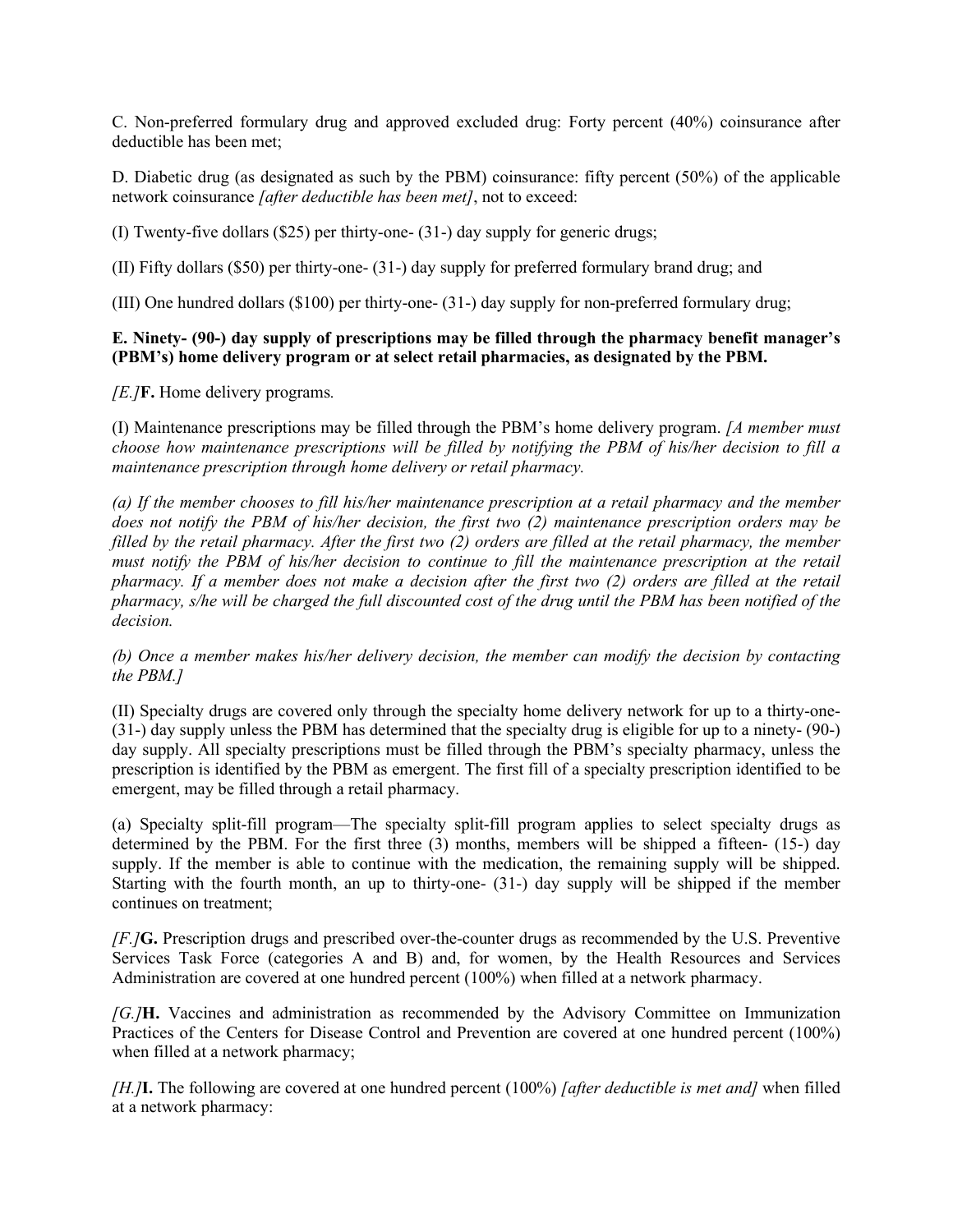(I) Prescribed preferred diabetic test strips and lancets; and

(II) One (1) preferred glucometer; *[and]*

*[I.]***J.** If any ingredient in a compound drug is excluded by the plan, the compound will be denied.

## **K. Drugs permitted by the Internal Revenue Service (IRS) in Notice 2019-45 and selected by the plan are not subject to the deductible when filled at a network pharmacy. Applicable coinsurance will apply.**

2. Non-network: If a member chooses to use a non-network pharmacy, s/he will be required to pay the full cost of the prescription and then file a claim with the PBM. The PBM will reimburse the cost of the drug based on the network discounted amount as determined by the PBM, less the applicable deductible or coinsurance.

A. Preferred formulary generic drug: Forty percent (40%) coinsurance after deductible has been met for up to a thirty-one- (31-) day supply for a generic drug on the formulary.

B. Preferred formulary brand drug: Forty percent (40%) coinsurance after deductible has been met for up to a thirty-one- (31-) day supply for a brand drug on the formulary.

C. Non-preferred formulary drug and approved excluded drug: Fifty percent (50%) coinsurance after deductible has been met for up to a thirty-one- (31-) day supply for a drug not on the formulary.

D. Diabetic drug (as designated as such by the PBM) coinsurance: fifty percent (50%) of the applicable non-network coinsurance after deductible has been met.

*AUTHORITY: section 103.059, RSMo 2016.\* Emergency rule filed Dec. 22, 2005, effective Jan. 1, 2006, expired June 29, 2006. Original rule filed Dec. 22, 2005, effective June 30, 2006. Emergency rescission filed Dec. 21, 2006, effective Jan. 1, 2007, expired June 29, 2007. Rescinded: Filed Dec. 21, 2006, effective June 30, 2007. Emergency rule filed Dec. 22, 2009, effective Jan. 1, 2010, expired June 29, 2010. Readopted: Filed Jan. 4, 2010, effective June 30, 2010. Emergency amendment filed Dec. 22, 2010, effective Jan. 1, 2011, expired June 29, 2011. Amended: Filed Dec. 22, 2010, effective June 30, 2011. Emergency amendment filed Nov. 1, 2011, effective Jan. 1, 2012, expired June 28, 2012. Amended: Filed Nov. 1, 2011, effective May 30, 2012. Emergency amendment filed Oct. 30, 2012, effective Jan. 1, 2013, terminated May 29, 2013. Amended: Filed Oct. 30, 2012, effective May 30, 2013. Emergency amendment filed Oct. 30, 2013, effective Jan. 1, 2014, expired June 29, 2014. Amended: Filed Oct. 30, 2013, effective June 30, 2014. Emergency amendment filed Oct. 29, 2014, effective Jan. 1, 2015, terminated May 30, 2015. Amended: Filed Oct. 29, 2014, effective May 30, 2015. Emergency amendment filed Oct. 28, 2015, effective Jan. 1, 2016, expired June 28, 2016. Amended: Filed Oct. 28, 2015, effective May 30, 2016. Emergency amendment filed Oct. 28, 2016, effective Jan. 1, 2017, expired June 29, 2017. Amended: Filed Oct. 28, 2016, effective May 30, 2017. Emergency amendment filed Oct. 31, 2018, effective Jan. 1, 2019, expired June 29, 2019. Amended: Filed Oct. 31, 2018, effective May 30, 2019. Emergency amendment filed Oct. 30, 2019, effective Jan. 1, 2020, expired June 28, 2020. Amended: Filed Oct. 30, 2019, effective May 30, 2020. Emergency amendment filed Oct. 29, 2021, effective Jan. 1, 2022, expires June 29, 2022. Amended: filed Oct. 29, 2021.*

*PUBLIC COST: This proposed amendment will not cost state agencies or political subdivisions more than five hundred dollars (\$500) in the aggregate.*

*PRIVATE COST: This proposed amendment will not cost private entities more than five hundred dollars (\$500) in the aggregate.*